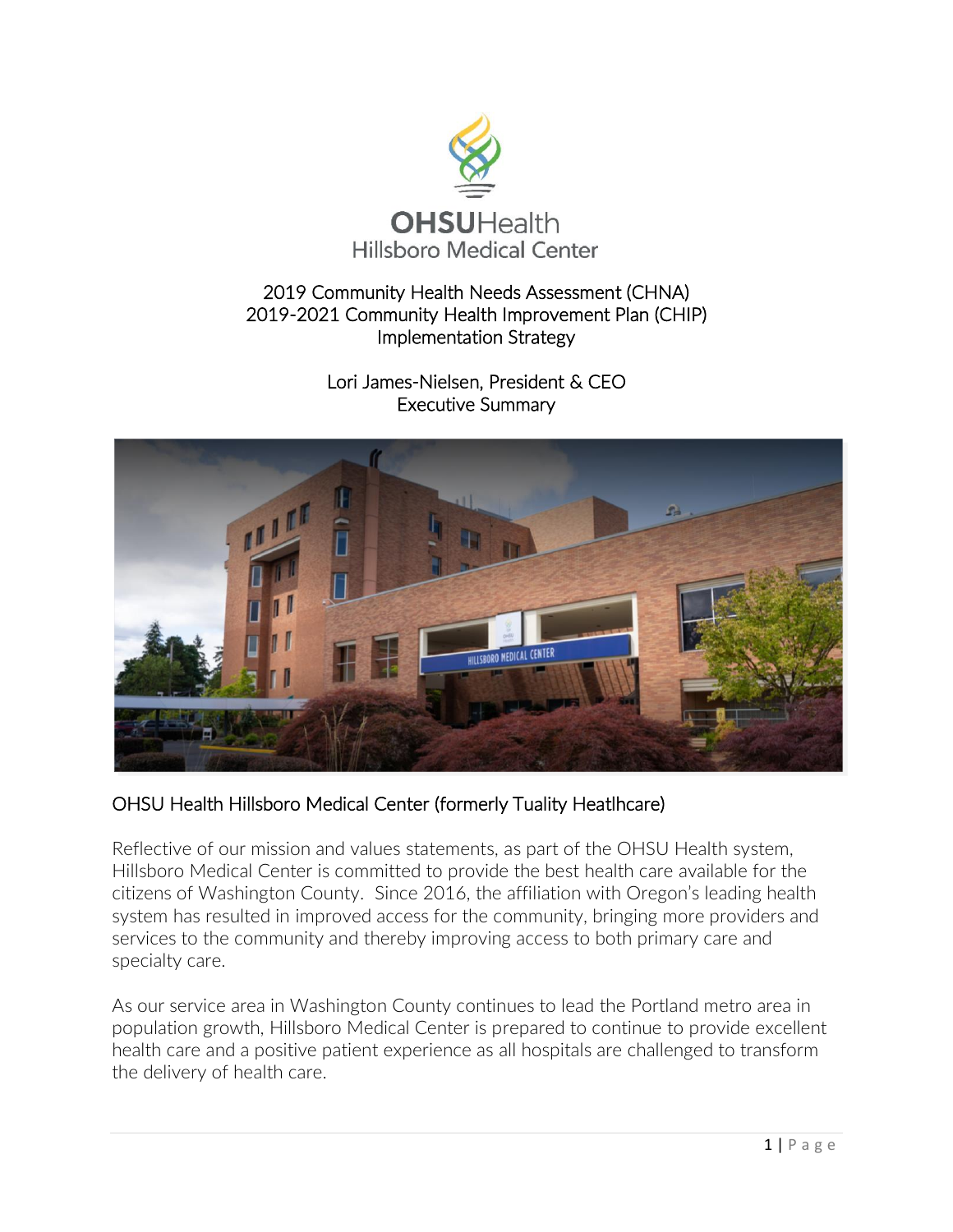# Who We Are

Hillsboro Medical Center is committed to our community. It's a part of how we care for each other, and part of what makes this place different. As an OHSU Health Partner, you get access to more specialists and advanced medical care close to home.

### Our Mission

Using skill and compassion, we are building a healthier community by bringing quality clinical care and unparalleled service to our region, in partnership with our patients, physicians and health care professionals.

## Our Vision

To be the health system of choice for our region, our patients, our providers, and our employees, by delivering the highest quality care at an exceptional level of service.

### Hillsboro campus

- Hillsboro Medical Center: 167 beds with state-of-the-art acute care and level 2 NICU
- Health Education Center
- Tuality 7th Avenue Medical Plaza
- Tuality 8th Avenue Medical Plaza

### Service area

Western Washington County, from Aloha and Beaverton west to the Coast Range, including Hillsboro and Forest Grove; roughly 250,000 people and growing.

### Medical staff

Over 400 doctors and health care professionals.

## **Workforce**

One of the region's largest employers, with over 1,100 employees.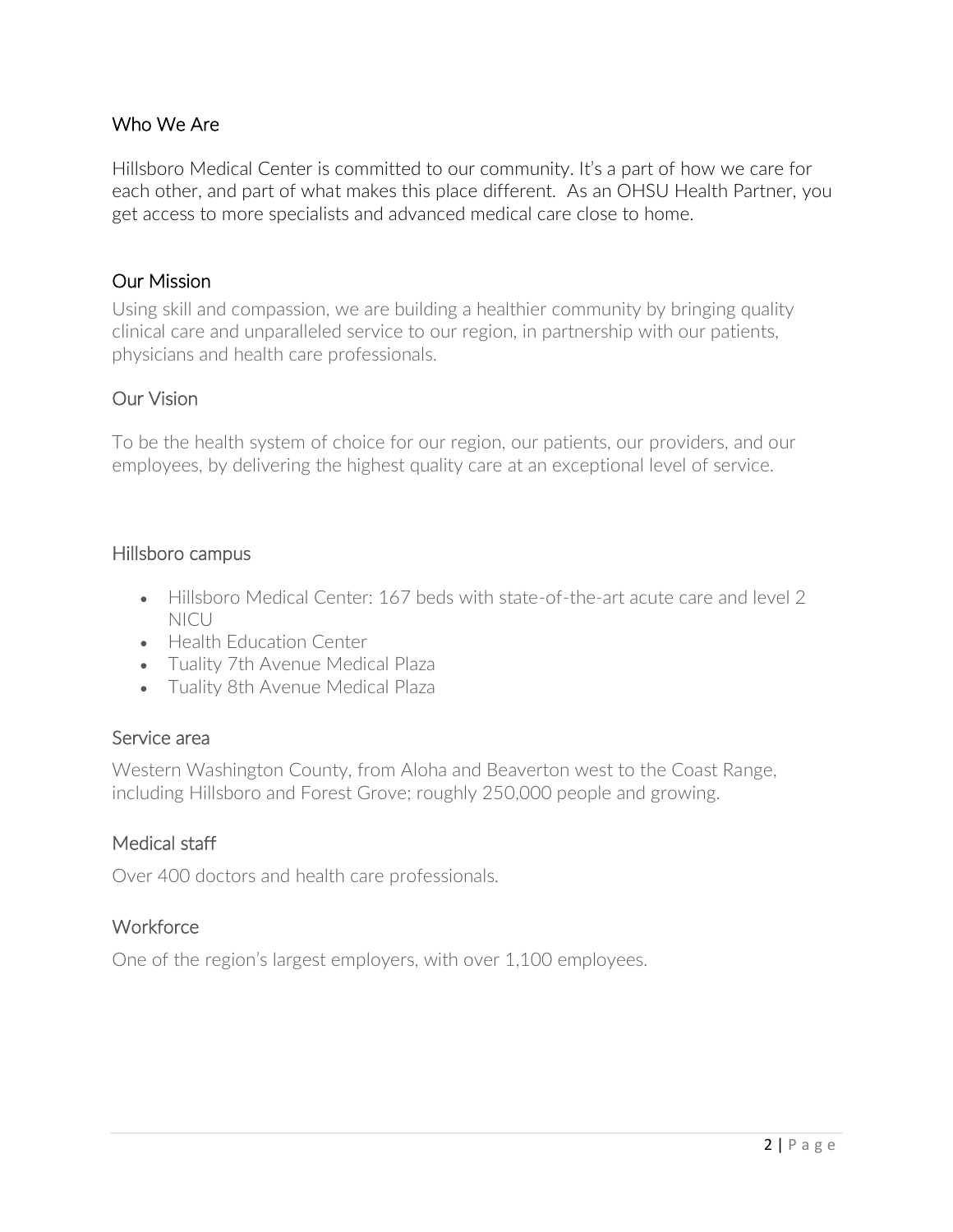## Community Health Needs Assessment Process

This Community Health Needs Assessment (CHNA) was conducted as a rigorous process with other health care organizations in the four-county Portland-metropolitan area as part of the Healthy Columbia Willamette Collaborative (HCWC). HCWC is responsible for facilitating the alignment of efforts of health systems, public health, Coordinated Care Organizations (CCOs), and the residents of the communities they serve in order to develop a shared community health needs assessment across the four-county region of Clackamas, Multnomah, and Washington Counties in Oregon and Clark County in Washington. This unified and comprehensive approach assesses the overall health needs of the larger community, with a heightened focus on the social determinants of health as they impact marginalized and underserved communities. The CHNA informs the health improvement plans and community investments of the participating organizations. It aims to prioritize needs, eliminate duplicate efforts, leverage resources, and enable collaborative efforts in implementing and tracking improvement activities. This collaborative approach enables the creation of an effective, sustainable process with stronger relationships between communities, CCOs, health systems and public health. It incorporates meaningful community health needs assessments and helps to advance health equity within our region and to improve the overall health and wellbeing of our communities.

Hillsboro Medical Center is a founding member of the Healthy Columbia Willamette Collaborative (HCWC), a unique public-private partnership that includes 14 hospitals, four health departments, and two coordinated care organizations (managed Medicaid organizations) in Clackamas, Multnomah, and Washington counties of Oregon, and in Clark County, Washington.

This report documents the identified community health needs of Washington County, Hillsboro Medical Center's primary service area. The community health needs were identified through a comprehensive study of population, hospital, Medicaid, and community data specific to Washington County, Oregon. The full four-county Community Health Needs Assessment report is available on the Hillsboro Medical Center website at the following link: www.tuality.org/tuality/index.php/about/community\_ needs assessment. Community members may request a copy of the report at no cost.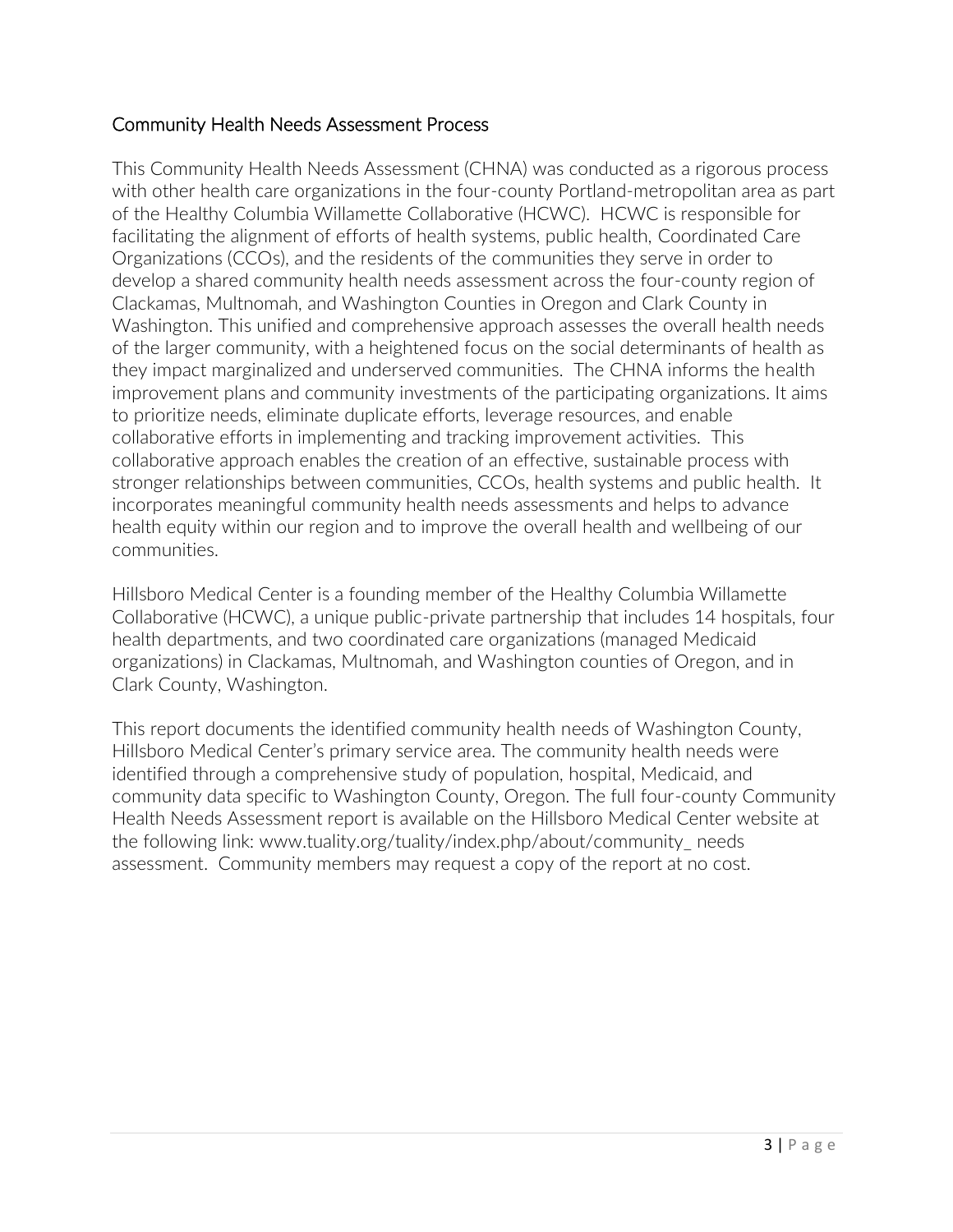# About Hillsboro Medical Center

Hillsboro Medical Center is a not-for-profit, community-based health care organization based in Washington County, Oregon. We continue as an independent organization under the clinical affiliation agreement with OHSU, governed by community board members aimed at providing for the health care needs of local community members. The organization provides significant funding to benefit our patients through community education and investment in community health and our community partners.

## Annual Community Benefit Provided by OHSU Health Hillsboro Medical Center:

Hillsboro Medical Center makes significant contributions to the community each year. Community Benefit includes the cost of free care to low-income community members, cost of free community-sponsored programs, and unpaid cost of government-insured community members.

Total community benefit spending by Hillsboro Medical Center in fiscal year 2018 was \$14,152,943, representative of the investment we make on behalf of our patients.

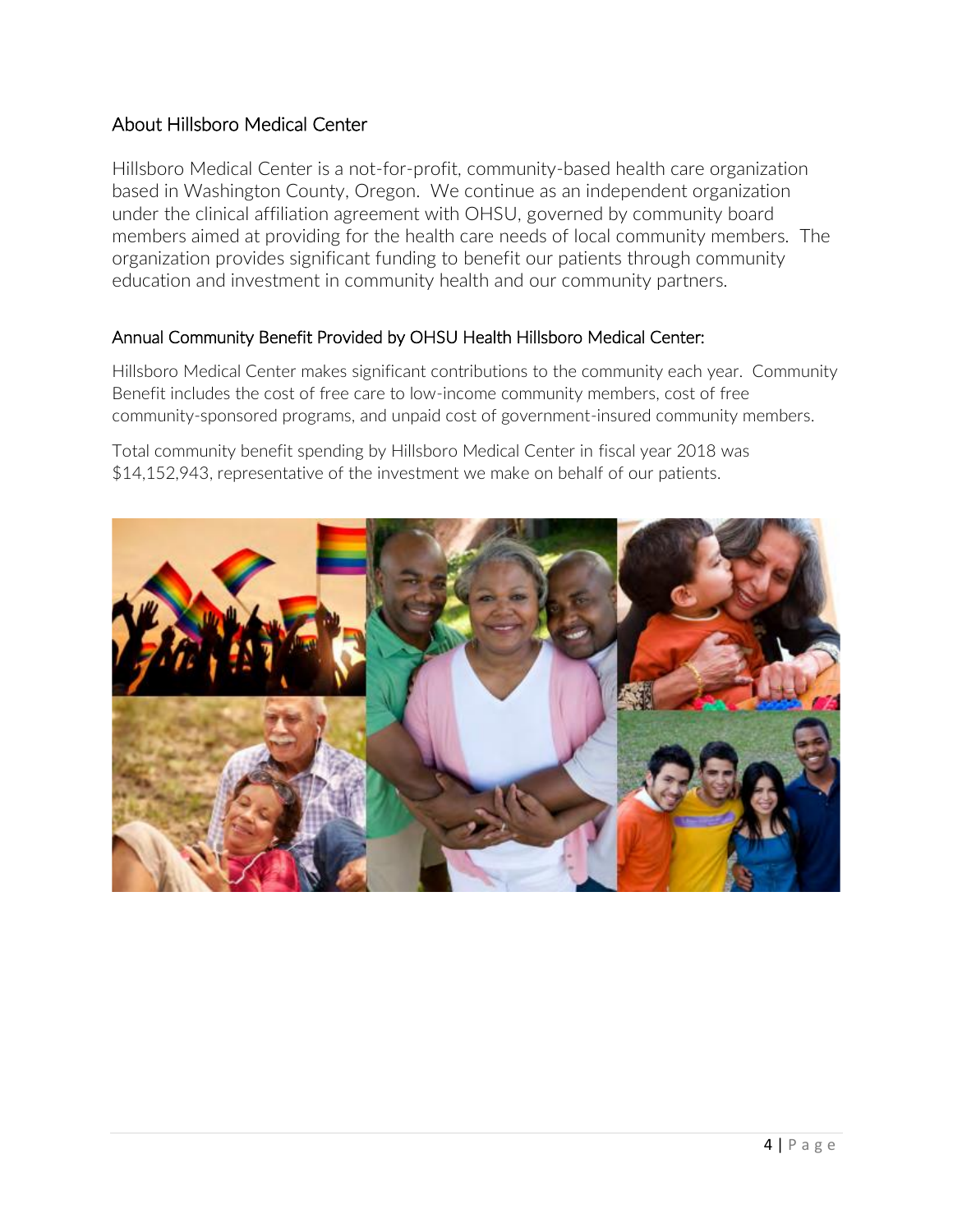# Financial Assistance/Planning for the Uninsured and Underinsured

Hillsboro Medical Center provides care for all patients, regardless of ability to pay. As such, a financial assistance policy is in place to provide free or discounted services based on financial eligibility.

Financial Assistance Levels:

- 100% financial assistance usually will be provided for households with gross family income at or below 300% of the Federal Poverty Level (FPL).
- 65% financial assistance usually will be provided for households with gross family income between 300% and 400% of the Federal Poverty Level (FPL). The 65% discount is applied to charges less our 35% self-pay discount.
- *Uninsured Patients* for emergency and medically necessary care,
	- o 100% financial assistance if gross family income is at or below 300% of the Federal Poverty Level (FPL)
	- o 65% financial discount less the 35% self-pay discount
- *Commercially insured patients* for emergency and medically necessary care,
	- o 100% financial assistance if gross family income is at or below 300% of the Federal Poverty Level (FPL)
	- o 65% financial assistance if gross family income is between 300% and 400% of the Federal Poverty Level (FPL)

Applying for Financial Assistance:

- Information about the financial assistance program is posted in the lobby areas of the hospital and in the 7<sup>th</sup> Avenue Medical Plaza. Financial Assistance information is also found on-line and on billing statements.
- Requests for financial assistance may be made verbally or in writing at any point before, during or after the provision of care.
- Information about the financial assistance policy may be obtained free of charge by phone, in person, or in writing.
- Financial assistance requests may be proposed by sources other than the patient, such as the patient's physician, family members, community or religious groups, social services or hospital personnel. Staff will reach out to the patient/responsible person in order to complete a screening.
- Anyone requesting financial assistance will be screened for eligible medical programs prior to being given a Financial Assistance Application, which includes instructions on how to apply.
- Consideration for financial assistance will occur once the applicant has completed Financial Assistance Screening and/or supplies a completed Financial Assistance Application with supporting documents, including verification of income.
- Dedicated staff screen all patients for financial ability to pay and assist them with insurance applications and preparing financial assistance documents.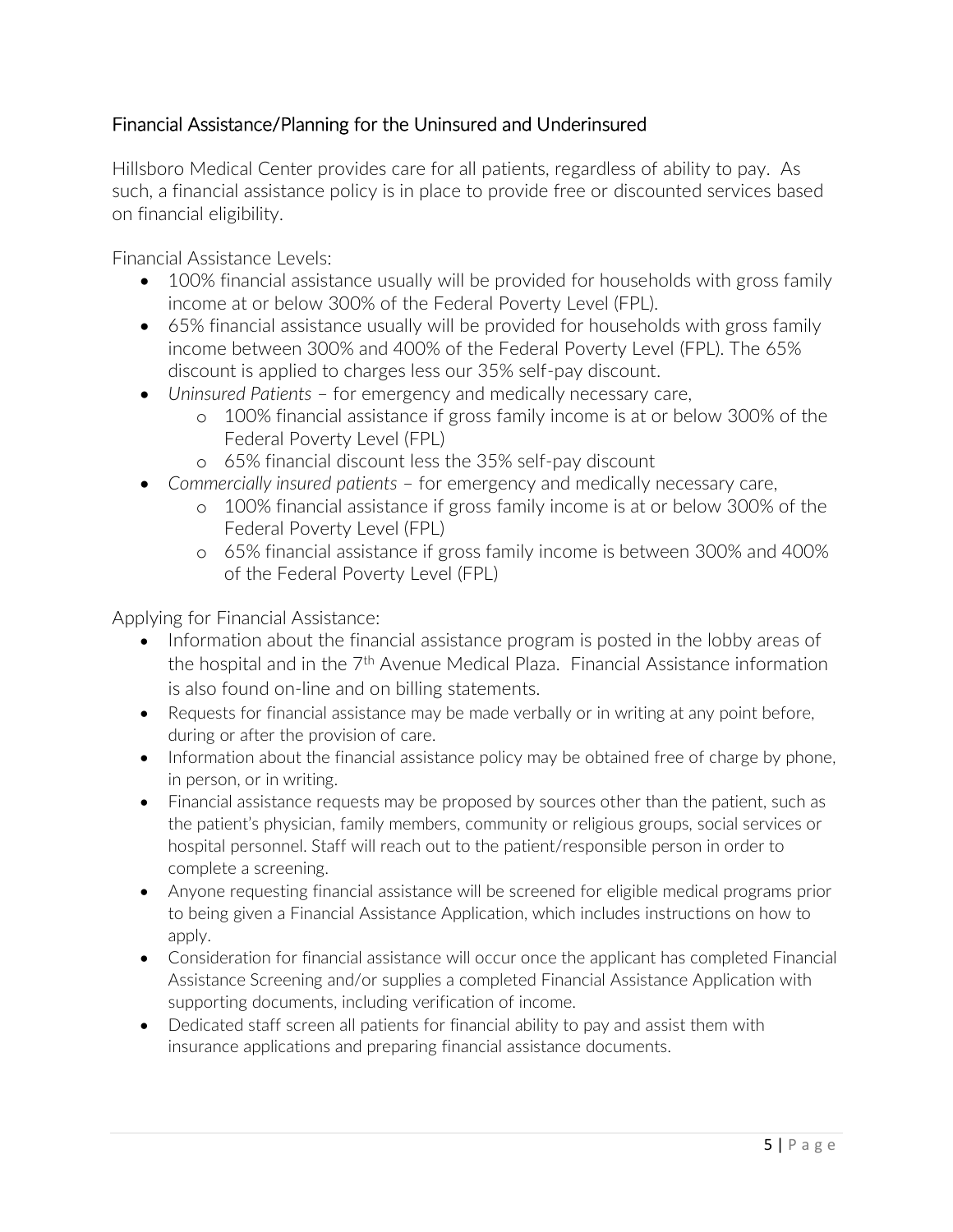# Community Health Needs Assessment data sources

# Summary - Equity and Community Voice

This report presents results of the third community health needs assessment (CHNA) conducted by the Healthy Columbia Willamette Collaborative (HCWC). Consisting of seven hospitals systems, four county health departments and one coordinated care organization, the HCWC region covers Clark County, Washington, and Clackamas, Multnomah, and Washington counties in Oregon. This unique public/private partnership serves as a platform for collaboration around health needs assessments. It allows for a more comprehensive view of community needs, informs priorities for HCWC member organization improvement plans and supports a shared understanding for HCWC stakeholders and partners who collaborate on how to best meet community health needs.

This group focuses on broad issues impacting the health of the region, including chronic conditions, language barriers, economic instability, isolation, and others. HCWC identified discrimination, racism, and trauma as the overarching issues that shape the lives and health of community members. HCWC is committed to centering community voice and health equity in its work and as integral to its vision. HCWC prioritized equity throughout the data collection, analysis, and reporting process for this CHNA..

HCWC prioritized community input and lived experiences of priority populations and leaders from community-based organizations across the region. Volunteer participants shared their insights on the vision, strengths, challenges, and needs of their communities in town halls and listening sessions. Eighteen community listening sessions and four town halls were conducted with more than 200 participants.

The listening sessions and town halls were guided by these questions:

- How can you tell if your community is healthy?
- What gets in the way of your community being healthy?
- What's currently working?
- What are the resources that currently help your community to be healthy?
- What is needed?
- What more could be done to help your community be healthy?
- What are the major issues impacting the health and access to health care of
- residents in the quad-county area?
- What has shaped their experiences with the health care systems and how has this
- impacted their current health and well-being.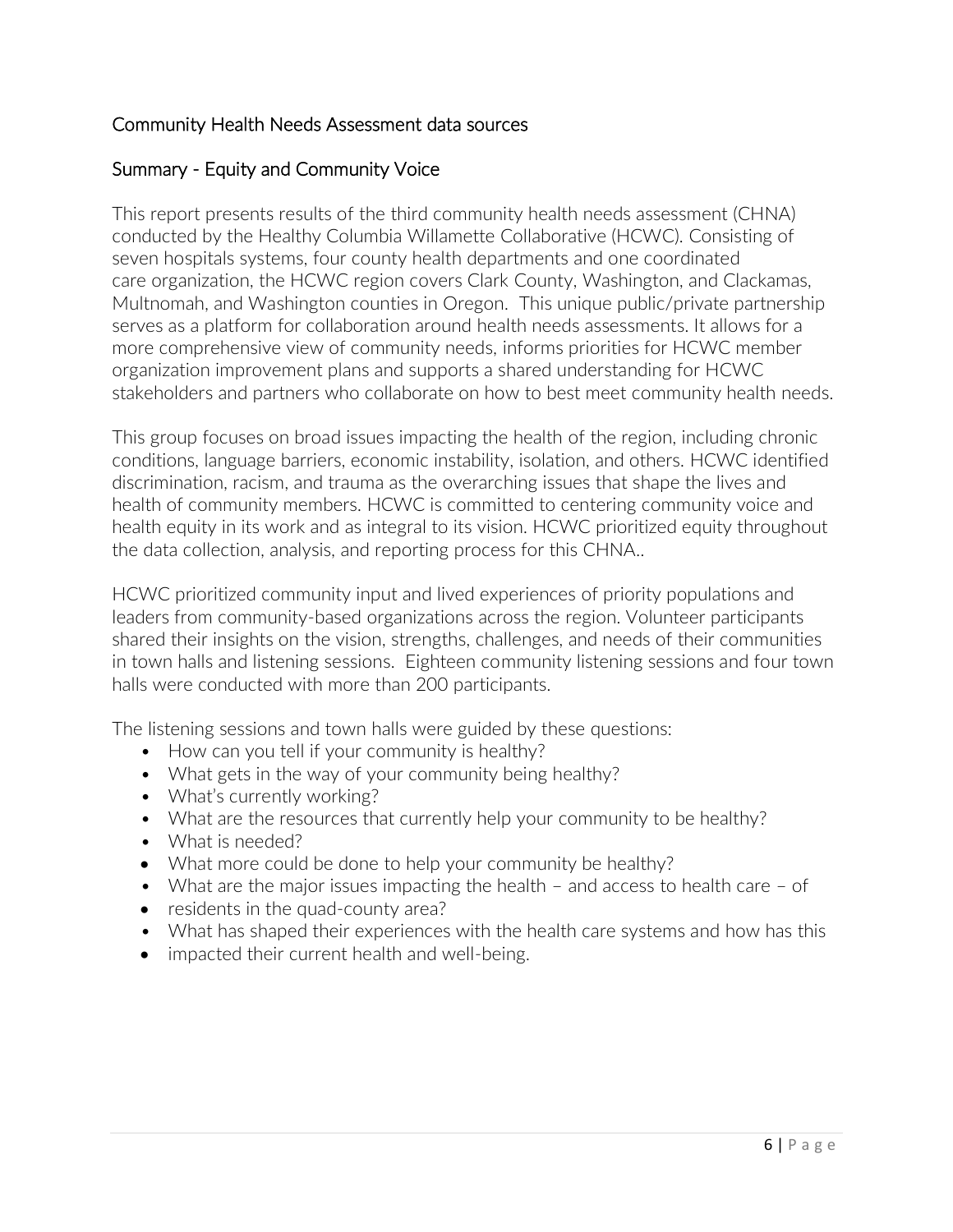# H E AL TH S T A T U S A S S E S S M E N T

Population data about health-related behaviors, morbidity, and mortality.

Medicaid data from local Coordinated Care Organizations (CCOs) about the most frequent condition: for which individuals on Medicaid sought care in the f o u r -county region.

Hospital data for uninsured individuals who were seen in e mergency departments with a condition that could have been managed in primary or ambulatory care.

## COMMUNITY THEMES AND STRENGTHS

Online survey about quality of life, issues affecting community health, and risky health behaviors.

Listening sessions with diverse communities in the four-county region to identify community members' vision for a healthy community, needs in the community, and existing strengths.

An inventory of recent community engagement projects in the four-county region that assess communities' health needs.

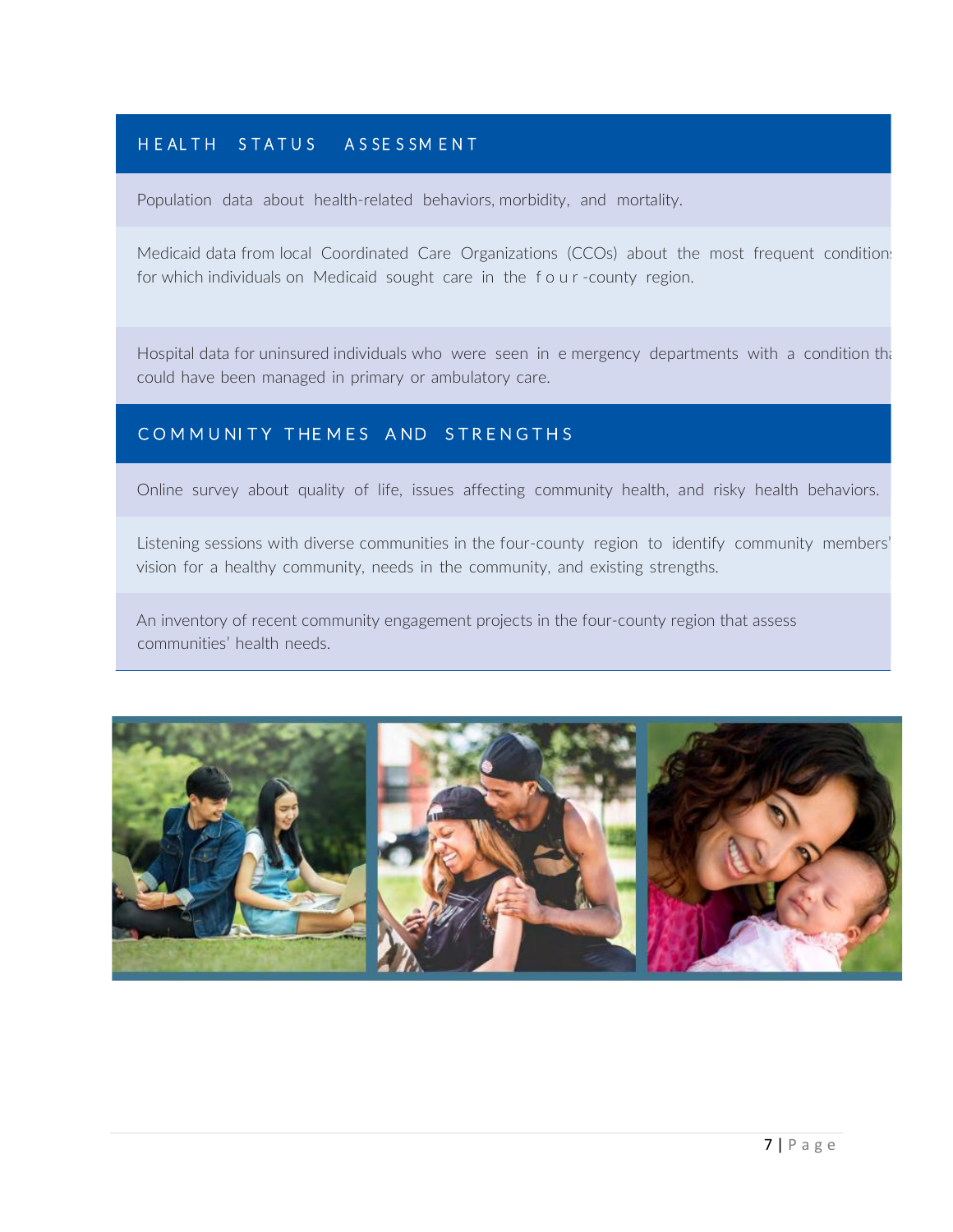# Key Findings for Washington County, Oregon

# **Quad-County Region**

This CHNA covers the quad-county region of Clark County, Washington, and three counties in Oregon: Clackamas, Multnomah, and Washington.



### Health Behaviors

Access to health care and preventive services were identified as priority health issues for Washington County, including lack of health insurance for adults, lack of dental visits among teens, and lack of early prenatal care.

## Social determinants of health and health equity

Factors such as income, housing, and education impact communities' health in Washington County. Approximately 13% of individuals were living in poverty in Washington County in 2014, including 17.5% of children (18 years or younger). Over 13% of households received SNAP (food assistance) benefits in the past 12 months. Washington County residents have been affected by increased housing costs, although rates of homelessness are lower than other counties in the region. Ninety percent of adult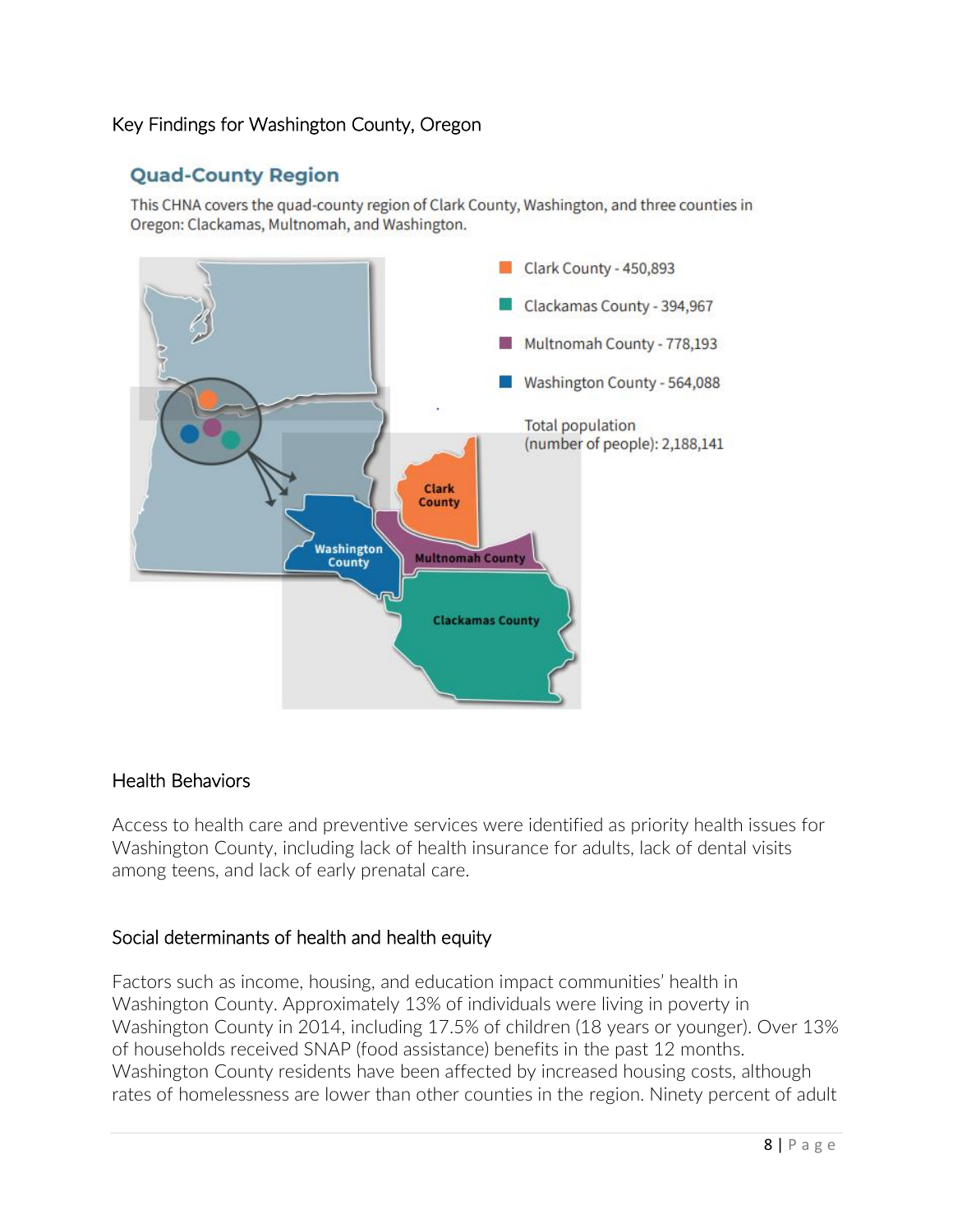residents have at least a high school diploma and nearly 40% have at least a four-year college degree.

Through listening sessions, an online survey, and an inventory of recent community engagement projects, HCWC identified upstream factors, such as access to food, health care, transportation, and safe, affordable housing, as important needs in Washington County and the region. Community members specified culturally and linguistically appropriate services, and support for people with behavioral health challenges, as needed improvements to health care and public health systems. Communities also advocated for policies, systems, and environments that support healthy behaviors and identified racism, discrimination, and stigma as problems that contribute to poor health in the region.

## Diagnosed health conditions for low-income residents

An analysis of Medicaid claims data from local CCOs in Oregon showed that for youth, asthma, attention deficit disorder, and post-traumatic stress disorder were the most commonly diagnosed chronic conditions. For adults on Medicaid in Oregon, depression, diabetes, and hypertension were the most common diagnoses. People with Medicaid, whose incomes are below 139% of the Federal Poverty Level, represent 17.9% of the population in Washington County.

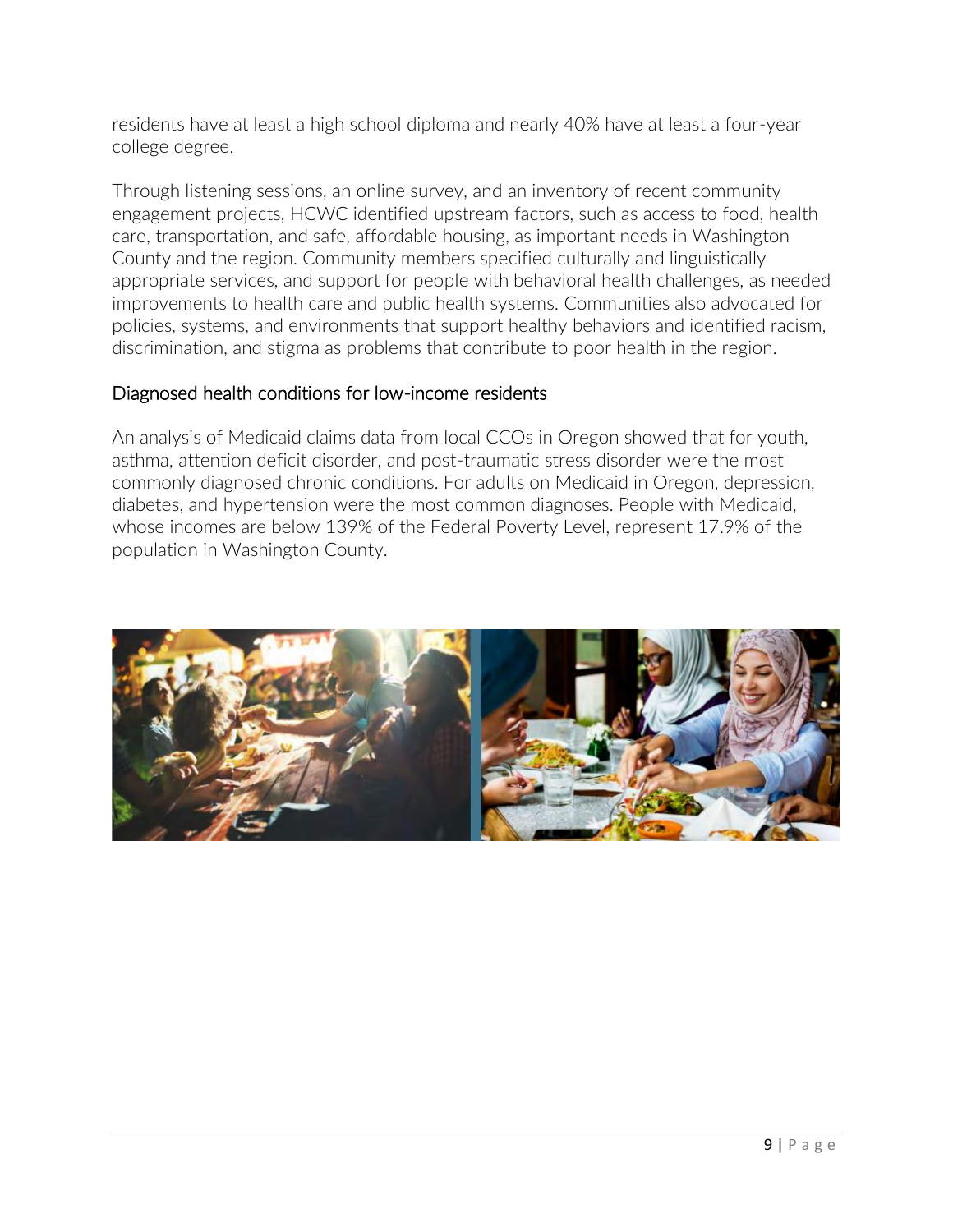# Washington County demographics

|                                               | <b>Clark</b> | Clackamas | Multnomah | Washington | <b>Region</b> |  |
|-----------------------------------------------|--------------|-----------|-----------|------------|---------------|--|
|                                               | 450,893      | 394,967   | 778,193   | 564,088    | 2,188,141     |  |
| Gender                                        |              |           |           |            |               |  |
| Male                                          | 49.4%        | 49.2%     | 49.5%     | 49.3%      | 49.4%         |  |
| Female                                        | 50.6%        | 50.8%     | 50.5%     | 50.7%      | 50.6%         |  |
| With a disability                             | 12.6%        | 11.9%     | 13.3%     | 10.2%      | 12.0%         |  |
| <b>Foreign born</b>                           | 10.4%        | 8.0%      | 13.9%     | 17.0%      | 12.9%         |  |
| Language other than English<br>spoken at home | 15.0%        | 12.1%     | 19.7%     | 24.1%      | 17.4%         |  |

### Table 1. Selected Demographic Characteristics of the Region.

Source: American Community Survey 5-year estimates 2012-2016.

#### Table 2. Quad-County Region: Ages.

|                    | <b>Clark</b> | <b>Clackamas</b> | <b>Multnomah</b> | Washington | <b>Region</b> |
|--------------------|--------------|------------------|------------------|------------|---------------|
| Age                |              |                  |                  |            |               |
| Median age (years) | 37.8         | 41.4             | 36.7             | 36.2       | 38.0          |
| Under 5 years      | 6.4%         | 5.5%             | 5.9%             | 6.6%       | 6.1%          |
| 5 to 19 years      | 21.1%        | 19.1%            | 15.9%            | 19.9%      | 18.6%         |
| 20 to 44 years     | 32.2%        | 30.3%            | 41.1%            | 36.4%      | 36.1%         |
| 45 to 64 years     | 26.6%        | 29.0%            | 25.2%            | 25.2%      | 26.2%         |
| 65 years and older | 13.7%        | 16.1%            | 11.9%            | 11.8%      | 13.0%         |

Source: American Community Survey 5-year estimates 2012-2016.

### Table 3. Quad-County Region: Race and Ethnicity.

|                                            | <b>Clark</b> |       | Clackamas Multnomah | Washington | <b>Region</b> |
|--------------------------------------------|--------------|-------|---------------------|------------|---------------|
| Race/ethnicity                             |              |       |                     |            |               |
| American Indian and Alaska Native          | 0.6%         | 0.7%  | 0.8%                | 0.6%       | 0.7%          |
| Asian                                      | 4.3%         | 4.1%  | 6.9%                | 9.5%       | 6.5%          |
| <b>Black or African American</b>           | 1.9%         | 0.9%  | 5.4%                | 1.8%       | 3.0%          |
| Hispanic or Latino (of any race)           | 8.7%         | 8.2%  | 11.1%               | 16.2%      | 11.4%         |
| Native Hawaiian and Other Pacific Islander | 0.8%         | 0.3%  | 0.6%                | 0.4%       | 0.5%          |
| Two or more races                          | 4.6%         | 3.4%  | 5.2%                | 4.9%       | 4.7%          |
| White                                      | 84.6%        | 89.0% | 78.2%               | 77.6%      | 81.3%         |

Source: American Community Survey 5-year estimates 2012-2016.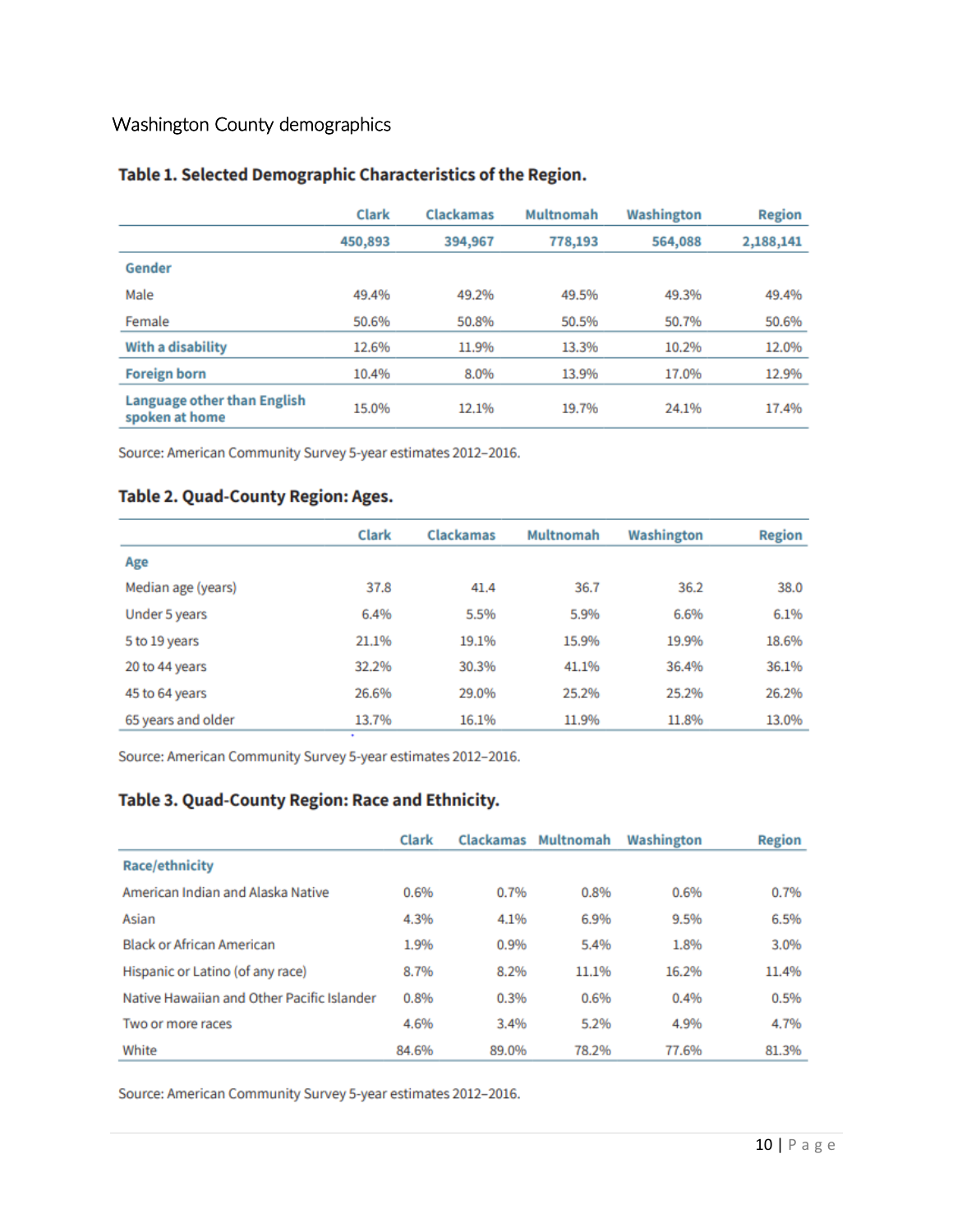Utilization data from local hospitals were analyzed for Washington County residents who were uninsured or self- pay and were admitted to the Emergency Department for a condition that could have been treated in primary care. The most common conditions for adults were diabetes, hypertension, kidney/urinary infections, and severe ear, nose, and throat infections. For youth within this population, the top diagnosed conditions were asthma, severe ear, nose, and throat infections, and dehydration.

# Morbidity and mortality

Epidemiologists from the four county health departments prioritized 104 health indicators using the following criteria: disparity by race/ethnicity or sex, comparison with the state, trend over time, severity, and magnitude. Data came from a variety of sources, including vital statistics, disease and injury morbidity data, cancer registries, and adult and student surveys. In addition to the health behaviors described above, the morbidity and mortality indicators, left, rose to the top as priority health issues in Washington County.

At Tuality Healthcare/Hillsboro Medical Center, improving the health of our community is a fundamental role of our organization. Doing so includes the programs we build, the investments we make, and the strategies we implement. Knowing where to focus our resources begins with the Community Health Needs Assessment (CHNA). Our organization partners with other organizations in the Portland-metropolitan area, comprising the Healthy Columbia Willamette Collaborative (HCWC). HCWC is committed to advancing equity in our communities, identifying priorities for our community health improvement plan (CHIP), and identifying activities that leverage collective resources to improve the health and well-being of our communities.

At the conclusion of the most recent needs assessment in 2019, priority needs were identified for Washington County. During the 2019-2021 timeframe, Hillsboro Medical Center adopted this CHNA as the basis for creating a CHIP and prioritized four categories in which to identify collaborative interventions. Hillsboro Medical Center worked collaboratively with the Washington County Health Department and dozens of other local organizations to create the current implementation plan which guides the improvement efforts.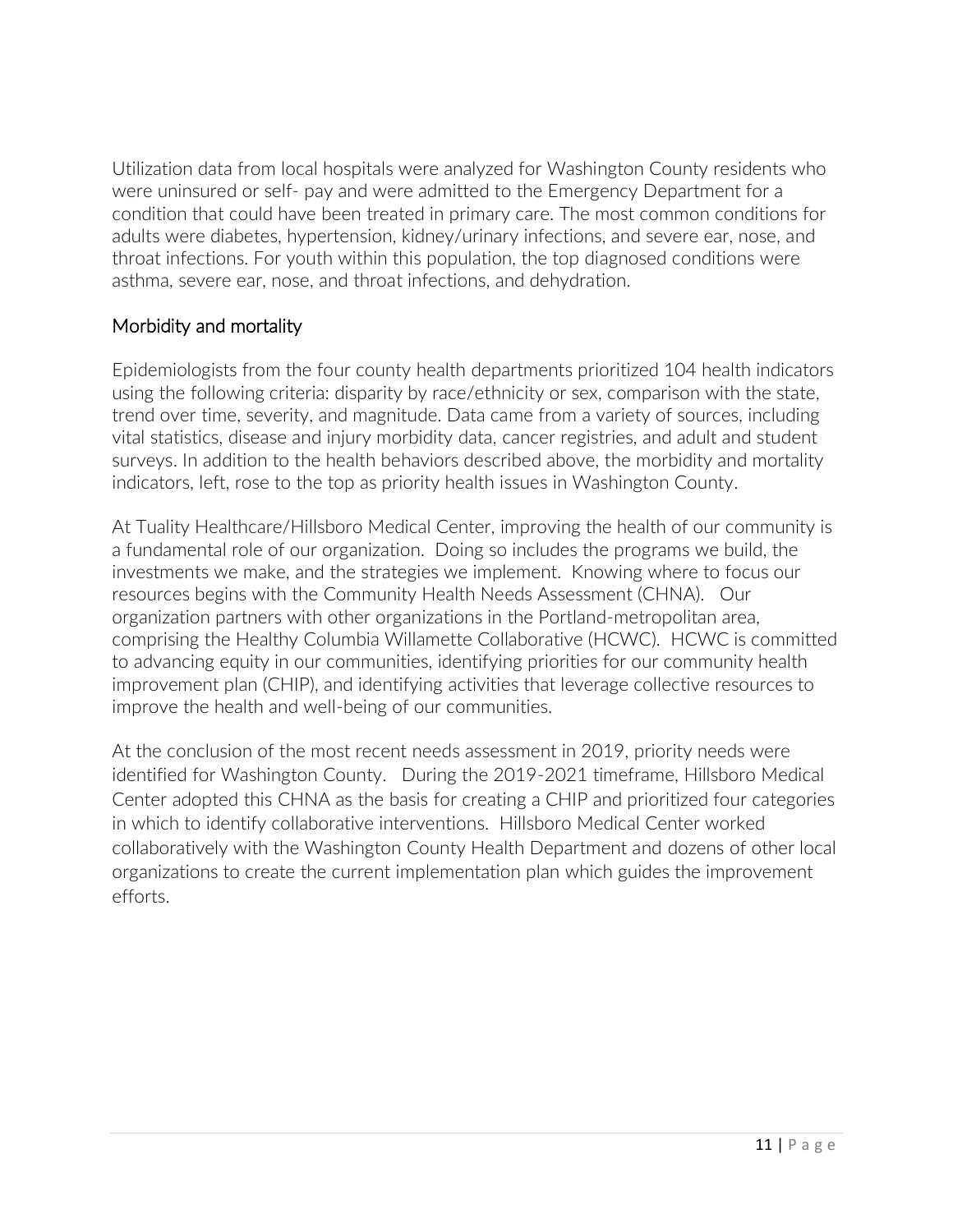Overall, HCWC identified discrimination, racism and trauma as the overarching issues that shape the lives and health of community members. The impact of these factors is considered within each strategy. Core issues were broken down into categories as follows:

Social Factors: *Access to: Health Care, Transportation and Resources Community Representation Culturally Responsive Care Isolation* Health Outcomes: *Behavioral Health Chronic Conditions Sexually Transmitted Infections*

Given the restraints of time, money, expertise, and other hospital priorities, Hillsboro Medical Center categorized interventions into four priority strategies during the 2019- 2021 time period, including a fifth category to address the social determinants of health. No hospital can address all the issues present in the community single-handedly. Through our partnerships, though, we are confident the needs are being addressed by other community organizations. As an example. we will not be addressing community representation, isolation, or sexually transmitted illnesses as these are more aligned with or partnering community-based organizations.

Hillsboro Medical Center prioritizes our top areas of focus according to where we can affect the most significant change. During this time period, our focus areas are as follows:

## Focus Areas:

- 1. Access to Care
- 2. Culturally and Linguistically Appropriate Care
- 3. Behavioral Health
- 4. Chronic Conditions
- 5. Social Determinants of Health and Well-being

Planned implementation strategies to impact the core issues are summarized on the following pages.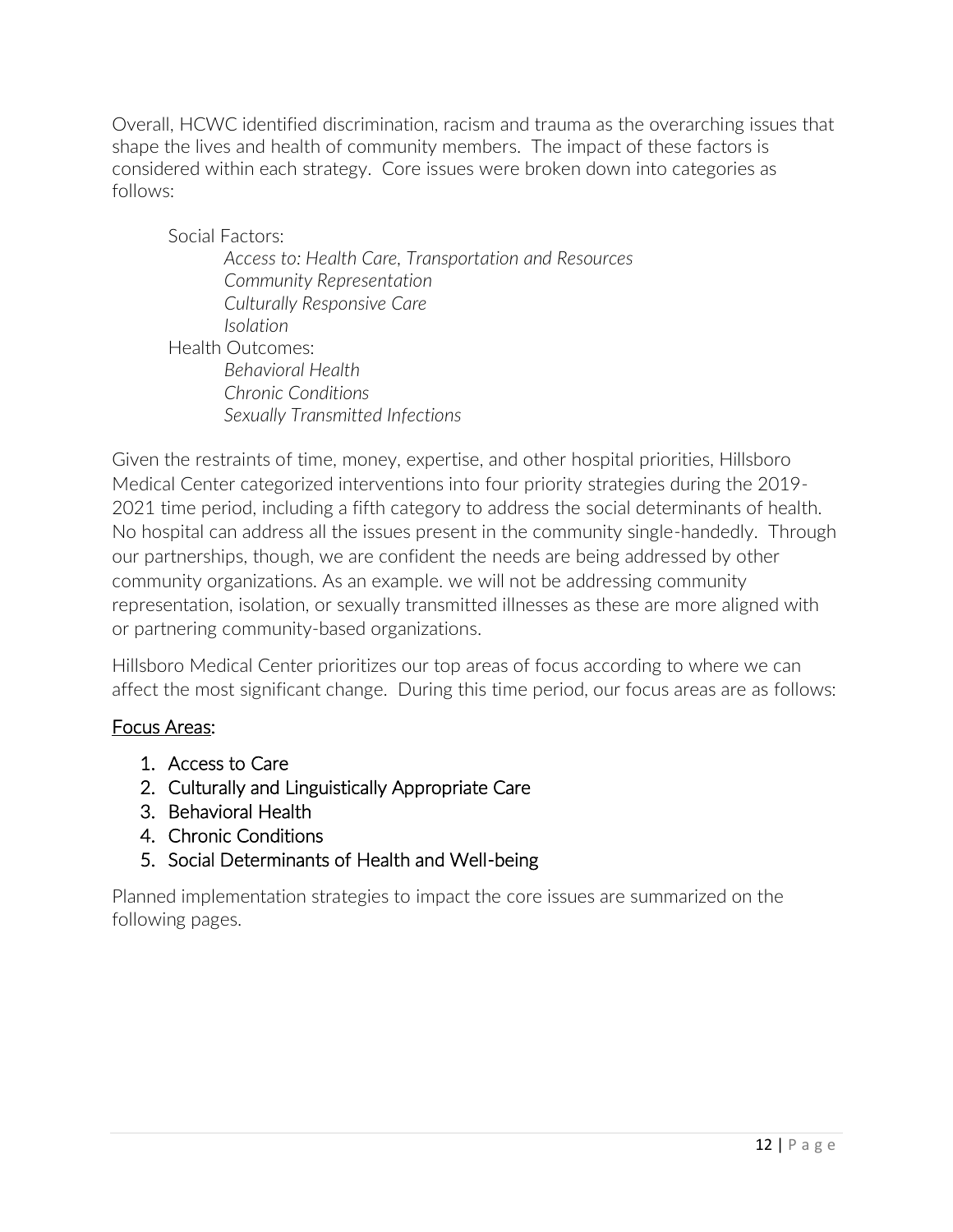# Focus Area #1: Access to Care

**Objective:** Improve access to primary care, with special emphasis on those covered by the Oregon Health Plan (Medicaid)

- 1. Add OHSU providers at the following clinics:
	- Hillsboro Internal Medicine Clinic
	- Primary Care Forest Grove
	- Primary Care South Hillsboro
	- OHSU Women's Clinic (OB/GYN) addition of nurse midwives
- 2. Implement Graduate Medical Education (residency) program in Hillsboro to increase the supply of family medicine and internal medicine providers
- 3. Implement NICU and pediatric inpatient services at Hillsboro Medical Center to support patients within their home community
- 4. Expand new mother and new baby services to all patients: "Help Me Grow," Birth to 3, Cocoon, etc.
- 5. Evaluate expanded hours and Immediate Care walk-in services within the primary care clinics
- 6. Implement the Epic electronic health record to facilitate patient communication with providers throughout the Portland area
- 7. Expand telemedicine/virtual visits to facilitate patient access to primary care and specialty care providers and to reduce time until appointment
- 8. Implement Patient and Family Advisory Council to seek feedback and to guide efforts to improve patient/family experience, provide input on new services, etc.
- 9. Expand preventive services to detect disease
- 10.Make flu and COVID vaccinations readily available to patients
- 11.Expand mobile mammography services into additional rural communities
- 12.Expand migrant/vineyard worker screenings through the Salud! Mobile Clinic
- 13.Expand membership in Tuality Health Alliance/OHSU Integrated Delivery System which manages care for Oregon Health Plan members in Washington County.
- 14.Facilitate enrollment of patients needing insurance coverage or financial assistance
- 15.Implement Centralized Ambulatory Registration and Scheduling (CARS) to reduce appointment timeframe.
- 16.Implement automated appointment reminders and text confirmations via Epic and Odeza
- 17.Support Virginia Garcia Clinics and Project Access Now to provide safety-net services for uncovered patients and undocumented immigrants.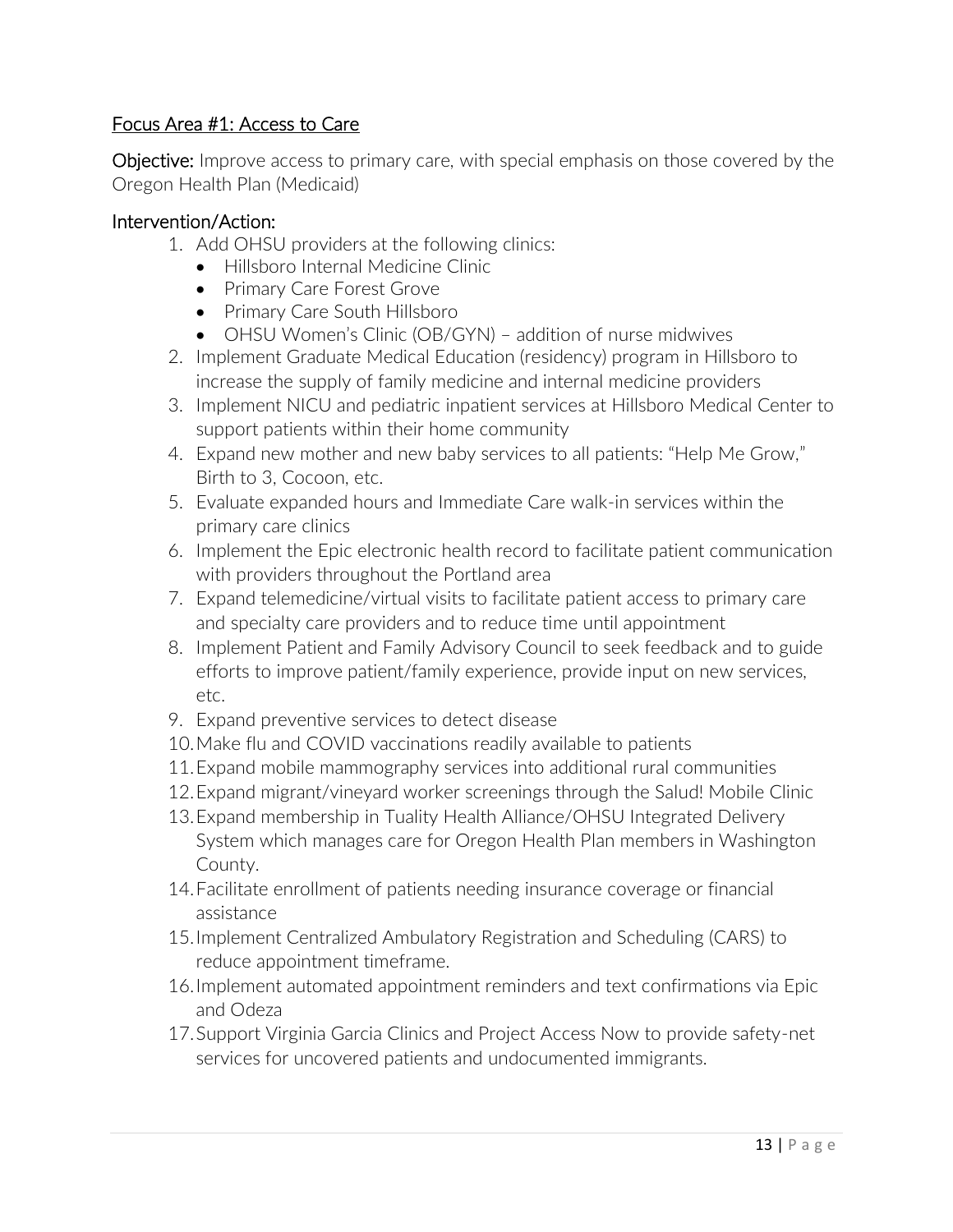## Focus Area #2: Culturally and Linguistically Appropriate Care

**Objective:** In our diverse community, patients must feel welcome, comfortable, and safe as they access services which are culturally and linguistically appropriate.

- 1. Expand access to translation IPADs that can be used 24/7 for patient translation needs in 240 languages; monitor utilization of translation services to verify adequate usage
- 2. Continue Diversity, Equity, and Inclusion Committee; align HMC committee efforts with OHSU diversity and inclusion efforts
- 3. Continue to expand the amount of website content and patient printed materials available in Spanish
- 4. Make bilingual Spanish preferred/required on relevant job descriptions
- 5. Provide ongoing cultural awareness training to employees
- 6. Provide gender-neutral restrooms for staff and public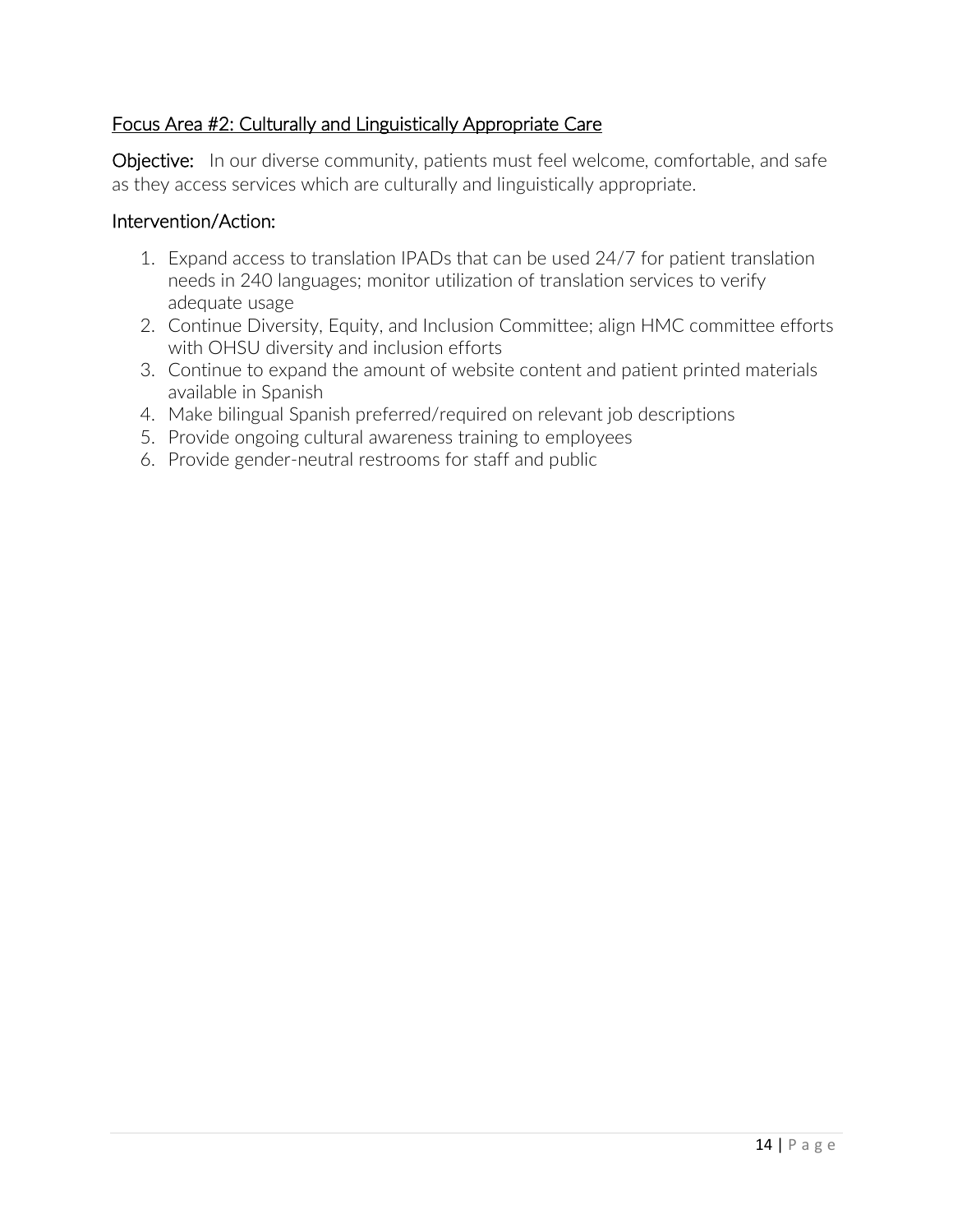# Focus Area #3: Behavioral Health

**Objective:** Expand the availability and coordination of behavioral health services

- 1. Continue providing depression, abuse, and suicide screening in the emergency department, inpatient services, and outpatient clinics
- 2. Work with OHSU clinics and community providers on the treatment of depression
- 3. Work with OHSU IDS and medical homes to improve the treatment of depression
- 4. Implement Behavioral Health Consultants in primary care clinics to assist with mental health concerns and navigation within the health system and community
- 5. Collaborate with community partners to expand behavioral health access for patients
	- a. Refer patients as needed to Hawthorn Walk-in Center (outpatient crisis intervention/urgent care)
	- b. Refer patients as needed to Unity Center (ED and inpatient) and Cedar Hills Hospital
	- c. Refer patients as needed to Rainier Springs (mental health and addiction treatment)
- 6. Complete construction of Geriatric Psychiatry unit at OHSU Health Hillsboro Medical Center (21 beds)
- 7. Implement outpatient psychiatry services at the Hillsboro campus
- 8. Improve access to outpatient mental health and crisis intervention services
- 9. Implement IMPACT at HMC (Improving Addiction Care Team)
- 10.Improve process of referring mental health needs to community partners including Pacific University College of Psychology
- 11.Support Washington County Mental Health Resource Team (social worker assigned to work with police/sheriff)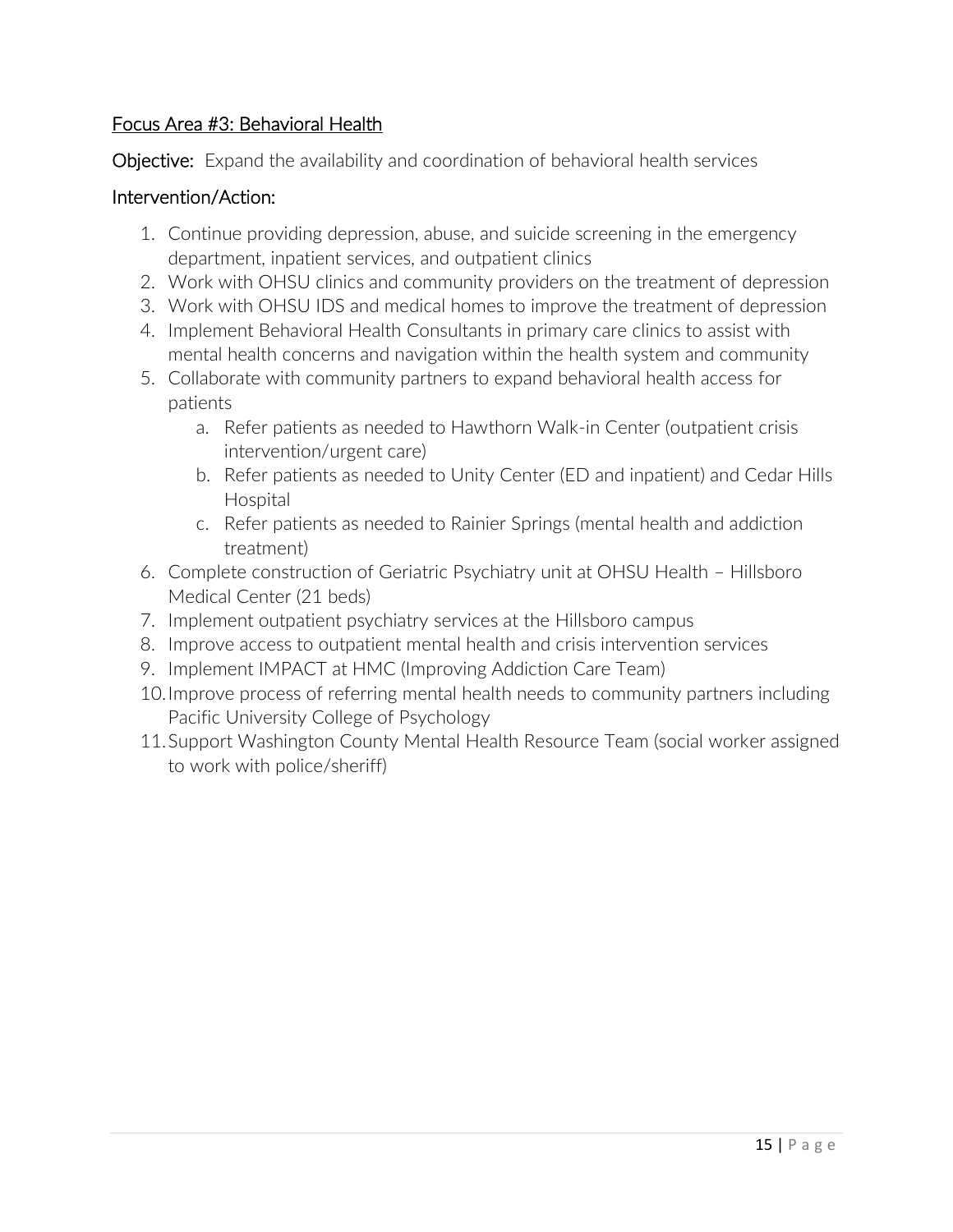# Focus Area #4: Chronic Conditions

**Objective:** Expand community health and wellness outreach through community education programs and through the support of clinic-based care coordinators

### Intervention/Action:

**Diabetes** 

- 1. Provide community education classes on diabetes management
- 2. Provide outpatient diabetes consultations in the HMC Endocrine Clinic
- 3. Provide monthly email newsletters to support community members during

### Hypertension/cardiology

- 1. Provide community education classes on managing heart disease and blood pressure
- 2. Provide access to cardiac screening services
- 3. Lease/employ OHSU cardiologists to staff a cardiology clinic in Hillsboro; provide a permanent location for an OHSU cardiology clinic on the Hillsboro campus
- 4. Provide low-cost community training programs for adult and pediatric CPR/AED/First Aid in English and Spanish
- 5. Achieve Primary Stroke Center Advanced Certification

**Bariatrics** 

- 1. Provide community education "campaign" on nutrition, healthy eating, etc. (Vision 2035)
- 2. Provide integrated bariatric program including counseling and surgical options
- 3. Invest in adaptive/bariatric equipment to facilitate care of bariatric patients
- 4. Complete Bariatrics certification

Prenatal/Parenting

- 1. Provide *Healthy Beginnings* outreach and information to OB/GYN and family practice clinics to improve access to early prenatal care
- 2. Provide prenatal/parenting classes in English and Spanish; offer virtual options as requested
- 3. Increase awareness of the Doernbecher NICU/Pediatric Unit at HMC
- 4. Increase awareness of the OHSU providers (physicians and midwives) in the OB/GYN Clinic
- 5. Increase awareness of the Braner Family Safety Resource Center at HMC including car seat safety, infant safety, gun and medication locking cabinets, etc.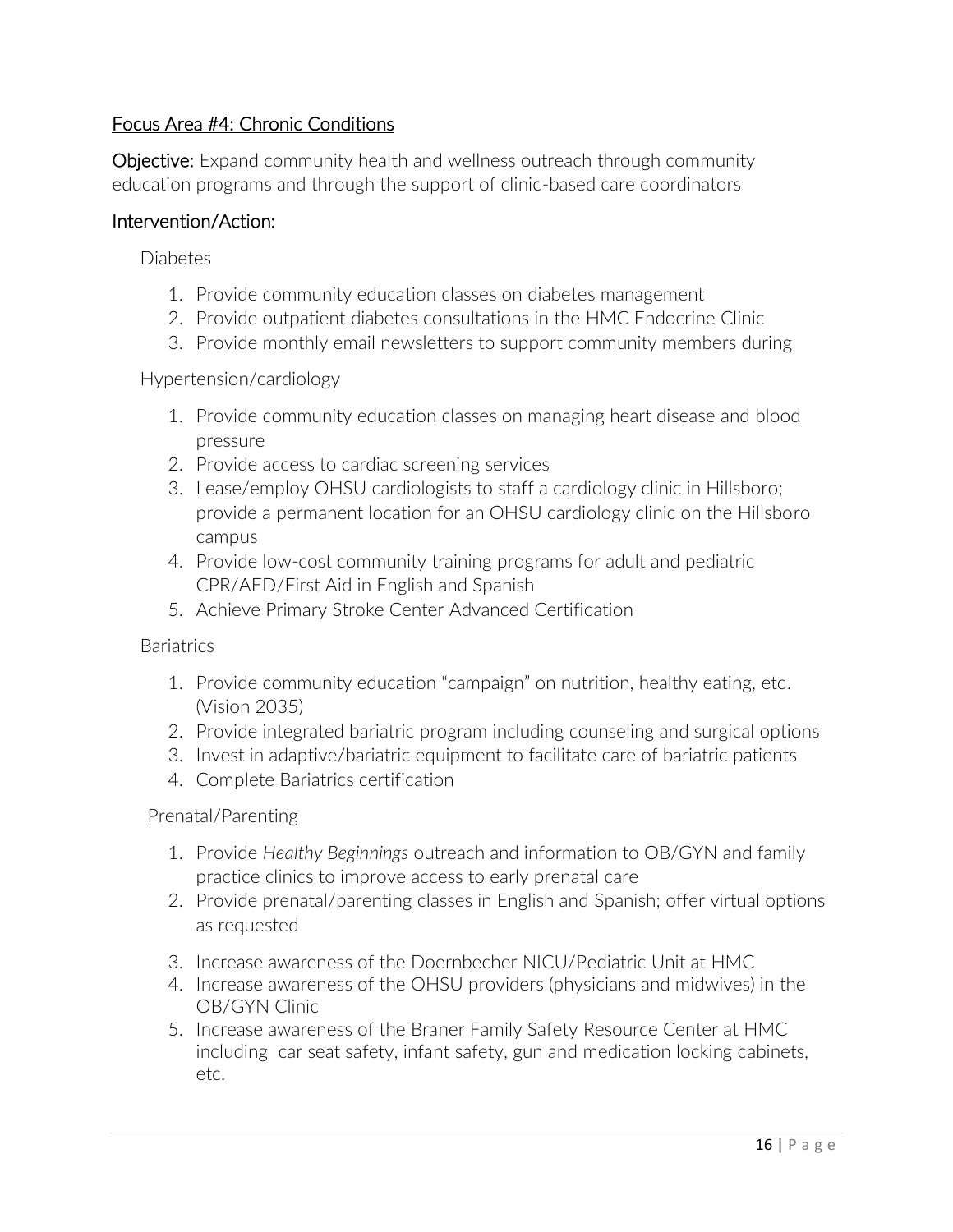# Focus Area #5: Social Determinants of Health and Well-being

**Objective:** Work with community partners to improve the social determinants of health with a focus on acknowledging and preventing discrimination, racism, and trauma.

- 1. Provide vouchers for patients needing transportation, including taxi cabs, MAX/Tri-Met, etc.; implement "Ride to Care" free transportation services for HealthShare patients
- 2. Provide case management referrals to local agencies which can support patient social needs or concerns, e.g. Community Action, Washington County, etc.
- 3. Provide training for staff and providers in trauma-informed care and adverse childhood experiences (ACES) *November 2019 training completed; no-cost training available to staff through Care Partners upon request.*
- 4. Provide sponsorships to local community-based agencies which support health improvement within the community.
- 5. Provide COVID-19 relief fund for HMC employees and their families impacted by the pandemic.
- 6. Provide outreach for employee families during the holidays
	- a. Thanksgiving baskets
	- b. Christmas gift cards/food baskets
	- c. Employee donation of turkey/ham gift certificates to Centro Cultural for distribution to families in need
	- d. Food/Hygiene Pantry
- 7. Provide warm winter clothing for homeless individuals (Open Door) and schoolaged children (Lincoln Street Elementary)
- 8. Provide Christmas gifts for Home Health patients experiencing financial hardship and isolation
- 9. Provide hygiene/toiletry items for refugees/migrant workers
- 10.Support development of affordable housing, particularly at Block 67 in the Health and Education District
- 11.Support installation of internet access for low-income and rural residents through the City of Hillsboro's HiLight internet network, thereby making virtual medical appointments and education more readily available to the entire population
- 12.Support HMC GME/Residency program with diverse outreach opportunities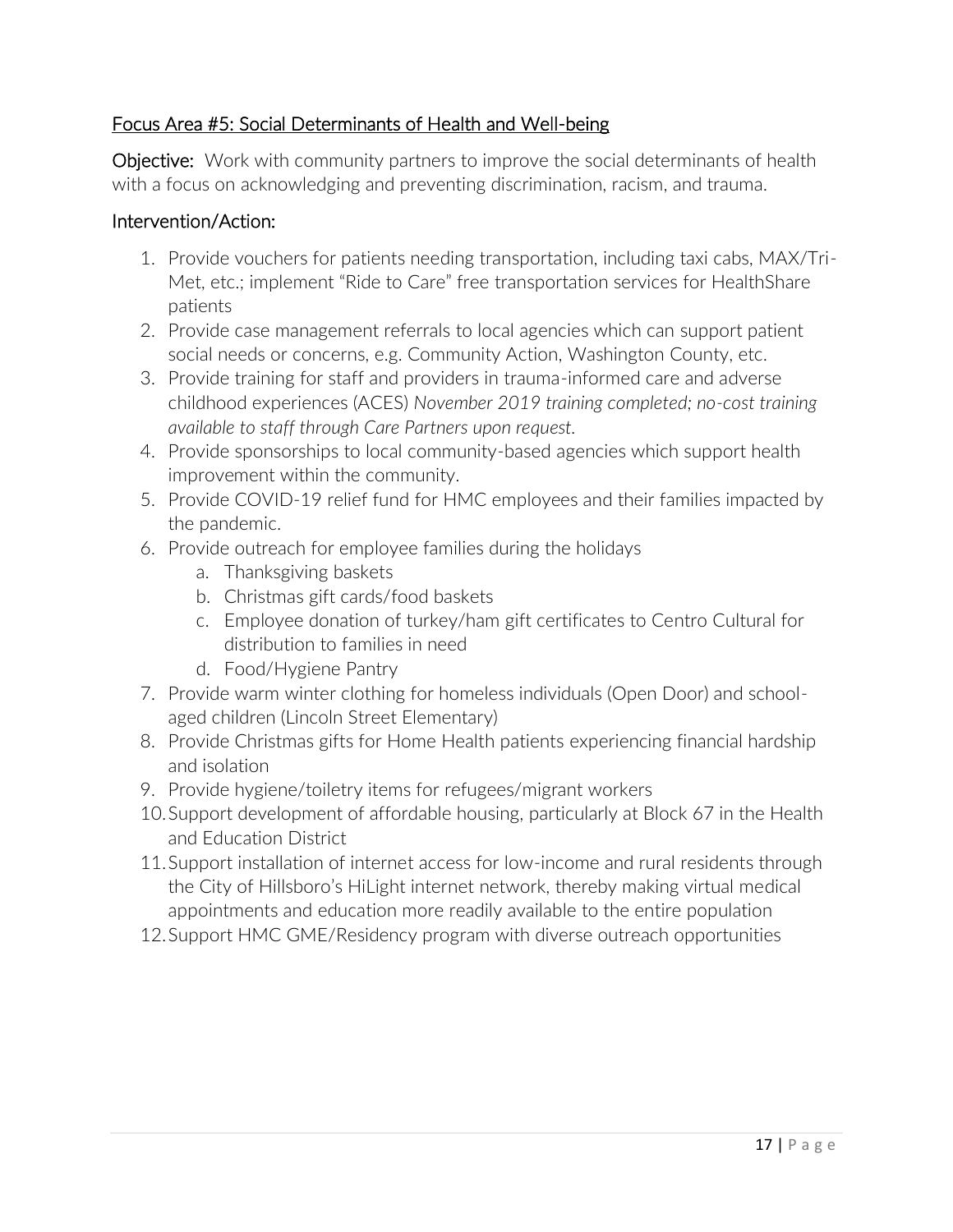# Conclusions and Next Steps

Hillsboro Medical Center and the Healthy Columbia Willamette Collaborative showed significant improvement in the following areas since the previous Community Health Needs Assessment period. Other implemented strategies can be found in the CHNA document.

Opioid prescribing: The group was a key player on the Oregon Opioid Prescribing Guidelines Task Force that was charged with developing statewide guidelines for providers and health care organizations. The task force adopted the Centers for Disease Control "CDC Guidelines for Prescribing Opioids for Chronic Pain." The guidelines laid the groundwork for attacking the opioid epidemic in the years ahead. Hillsboro Medical Center's employed physicians and physicians contracted through Tuality Health Alliance have also adopted the prescribing guidelines.

Breast feeding to 6 months: The collaborative stressed that breast feeding to 6 months is an achievable goal that will show health care benefits many years down the road. The Breastfeeding Report Card for 2016 published by the CDC shows much progress has been made, especially in Oregon. The state is one of the few in the country to achieve both Healthy People 2020 data measures. Oregon met the HP2020 goal for initiating breastfeeding rate of 81.9 percent. The state also met the more important HP2020 goal of breast feeding to 6 months at a rate of 60.6 percent.

The Executive Leadership Team of Hillsboro Medical Center looks forward to reporting similar results at the end of the 2019 CHNA process.